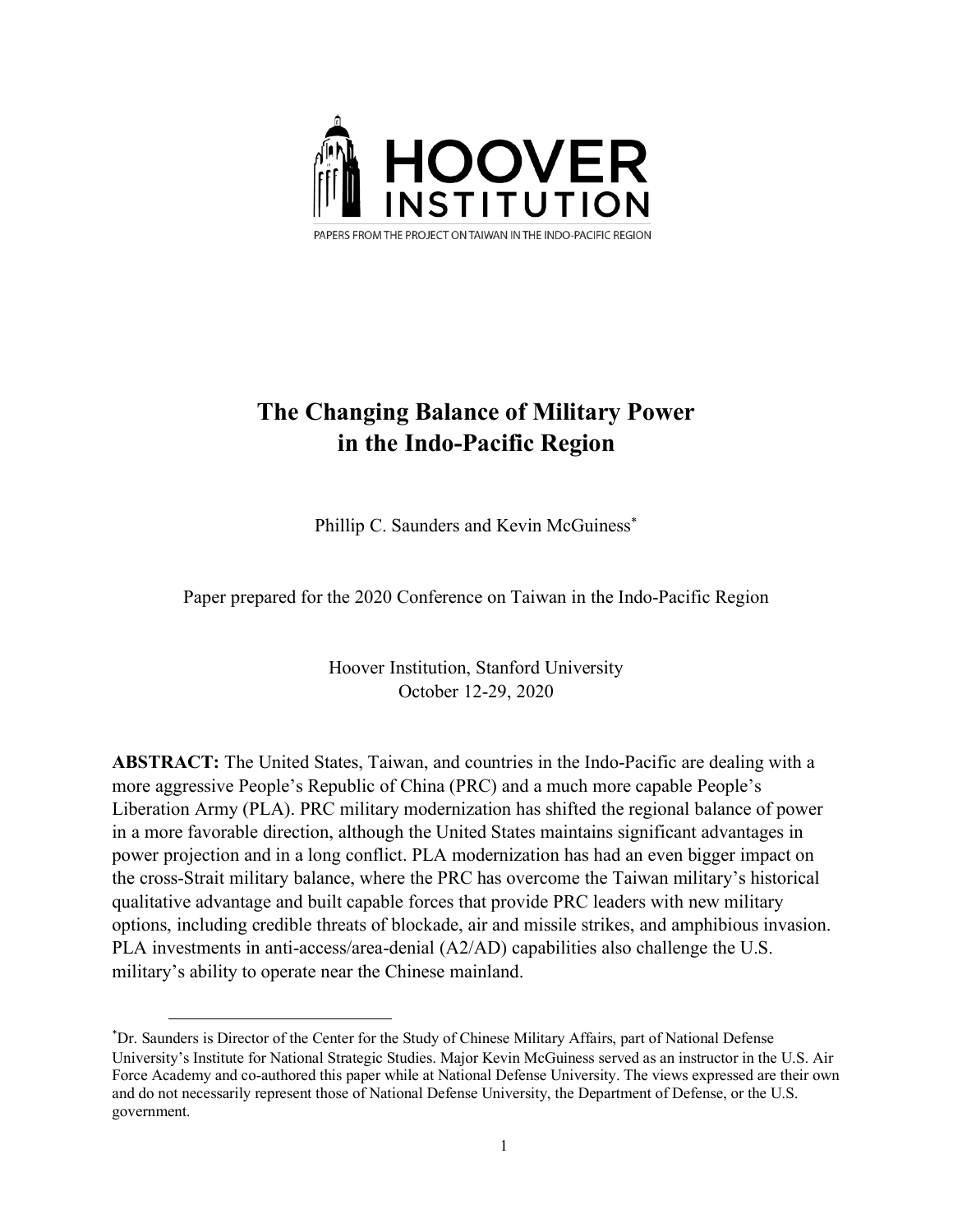The question is whether Beijing can translate a more favorable military balance into its desired political outcomes. Attempting to achieve unification by force would be costly and risky, including the prospect of nuclear escalation. These concerns have driven the PRC to adopt "grey zone" tactics that apply military and psychological pressure on Taiwan while staying below the threshold of lethal force. Grey-zone tactics impose costs on target countries, but do not necessarily translate into decisive outcomes. The United States is investing in new forces, technologies, and concepts of operation that can help regain a clear military edge. Taiwan has a workable defense concept but needs to increase the resources devoted to its military to deter an invasion and respond to PLA grey zone challenges.

The United States has been the dominant maritime and air power in Asia since the end of World War II. It has relied on a network of alliances and arrangements with allies and friendly partners in the Indo-Pacific to support ground, air, and naval forces operating from bases in the region. The regional military balance in terms of relative U.S. and Chinese capabilities is important, but the real U.S. strategic center of gravity is the political-military relationships that underpin U.S. alliances and the forward-deployed military presence that they support. Some American military advantages have eroded over the past two decades as PLA capabilities have grown, but the U.S. military is welcome in the region in a way that the Chinese military is not.

The United States, Taiwan, and countries in the region face the challenge of dealing with a much more aggressive China and a much more capable Chinese military, known as the People's Liberation Army (PLA). This paper assesses changes in the U.S.-China military balance at the regional level, considers changes in the cross-Strait military balance and Chinese military options with respect to Taiwan, examines the prospects of a U.S.-China conflict over Taiwan, and explores recent PLA efforts to pressure Taiwan through "grey zone" military actions below the threshold of lethal force. It then considers China's ability to translate its improved military capabilities into desired political outcomes at an acceptable cost, concluding that this is not a straightforward task and that increased U.S. and Taiwan defense spending and military innovation can help maintain deterrence.

The Hoover Project on Taiwan in the Indo-Pacific Region allows authors to distribute research for discussion and comment among other researchers.

The papers reflect the views of the authors and not the views of the Hoover Institution.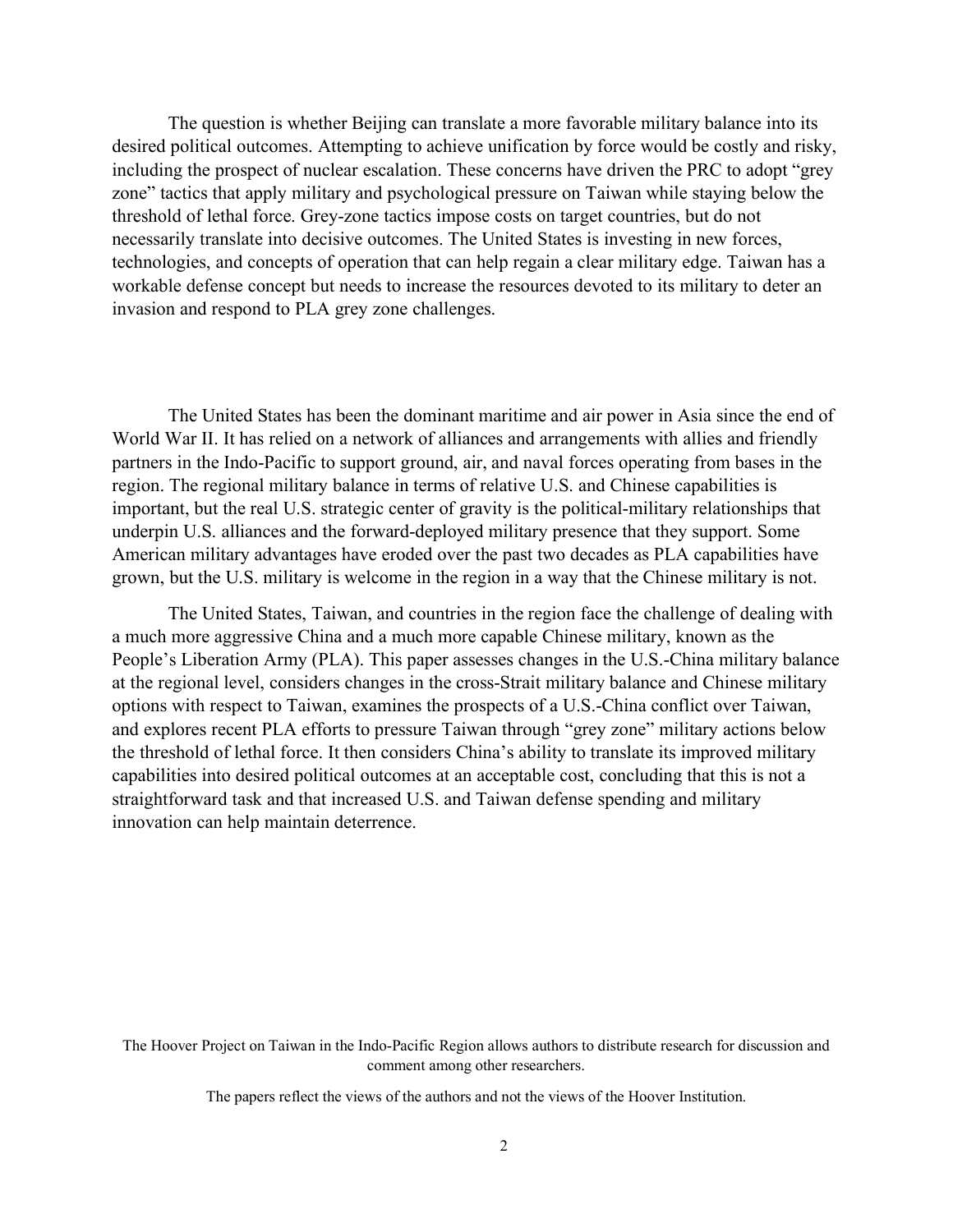## **The U.S.-China Regional Military Balance**<sup>1</sup>

In 2020, the U.S. military still enjoys significant quantitative and qualitative advantages over the PLA, especially in a long conflict that would allow it to bring all its assets to bear. The U.S. Indo-Pacific Command (INDOPACOM) oversees a Pacific Fleet with a complement of about 50 capital ships, two or three aircraft carriers, and approximately 30 advanced U.S. submarines. INDOPACOM manages three numbered U.S. Air Forces with some 2,000 fighters, bombers and transports. It oversees 80,000 U.S. Army and Marine Forces stationed throughout the region and has access to another 100,000 deployable troops from the continental United States if required. The U.S. military also has advantages in its proven ability to employ spacebased intelligence, surveillance, and reconnaissance (ISR) and cyber capabilities to support its ground, air, and naval forces.2

Conversely, the PLA Navy (PLAN) has three fleets with more than 130 major surface combatants, but lacks long-range, blue-water warfare capabilities. Its two aircraft carriers use a ski-ramp design that limits the payload of their aircraft; the PLAN will not field a modern carrier until 2023. Its air forces are large and composed primarily of multi-role fighters, with a limited number of stealth fighters entering the force. Its current bombers are based on a late 1950s Soviet design, although they are equipped with modern engines and capable land-attack and anti-ship cruise missiles. PLA Army and marine forces have been reorganized in a corps-brigade-battalion structure to improve their ability to conduct combined arms and joint operations. The PLA has a limited number of army and marine amphibious brigades but lacks the sea lift to deploy and sustain them too far from the Chinese mainland. The PLA is optimized for fighting conventional land conflicts along its borders, but for the last fifteen years it has emphasized efforts to improve its air, naval, and missile forces and to develop the ability to conduct joint operations employing the full range of PLA capabilities.<sup>3</sup> These efforts have significantly improved the PLA's ability to project power within and beyond the First Island Chain.<sup>4</sup> Moreover, the PLA has implemented major organizational reforms that have significantly improved its ability to conduct integrated joint operations that bring all its capabilities to bear.<sup>5</sup>

One aspect of the U.S.-China military competition in the Indo-Pacific involves Chinese efforts to use increasing military and paramilitary presence and coercion to enhance its effective control of the maritime territories it claims in the South China and East China seas, and U.S. military efforts to operate in these disputed waters to maintain the principles of freedom of navigation and international law. The United States does not take a position on the merits of the competing claims to sovereignty over land features, but insists on the principles of peaceful resolution of disputes and compliance with international law.6 Aggressive Chinese tactics to enforce its claims—which the United States regards as incompatible with the UN Convention on the Law of the Sea—have involved the creative use of civilian fishing vessels and coast guard ships in the front line, backed by naval capabilities.7 China has practiced "grey zone" tactics that seek to avoid the use of lethal force while employing a range of military, paramilitary, economic, diplomatic, legal, and informational tactics to reinforce its maritime claims.

These actions have increased the willingness of countries in the region to spend more on their militaries and their interest in enhanced security cooperation with the United States and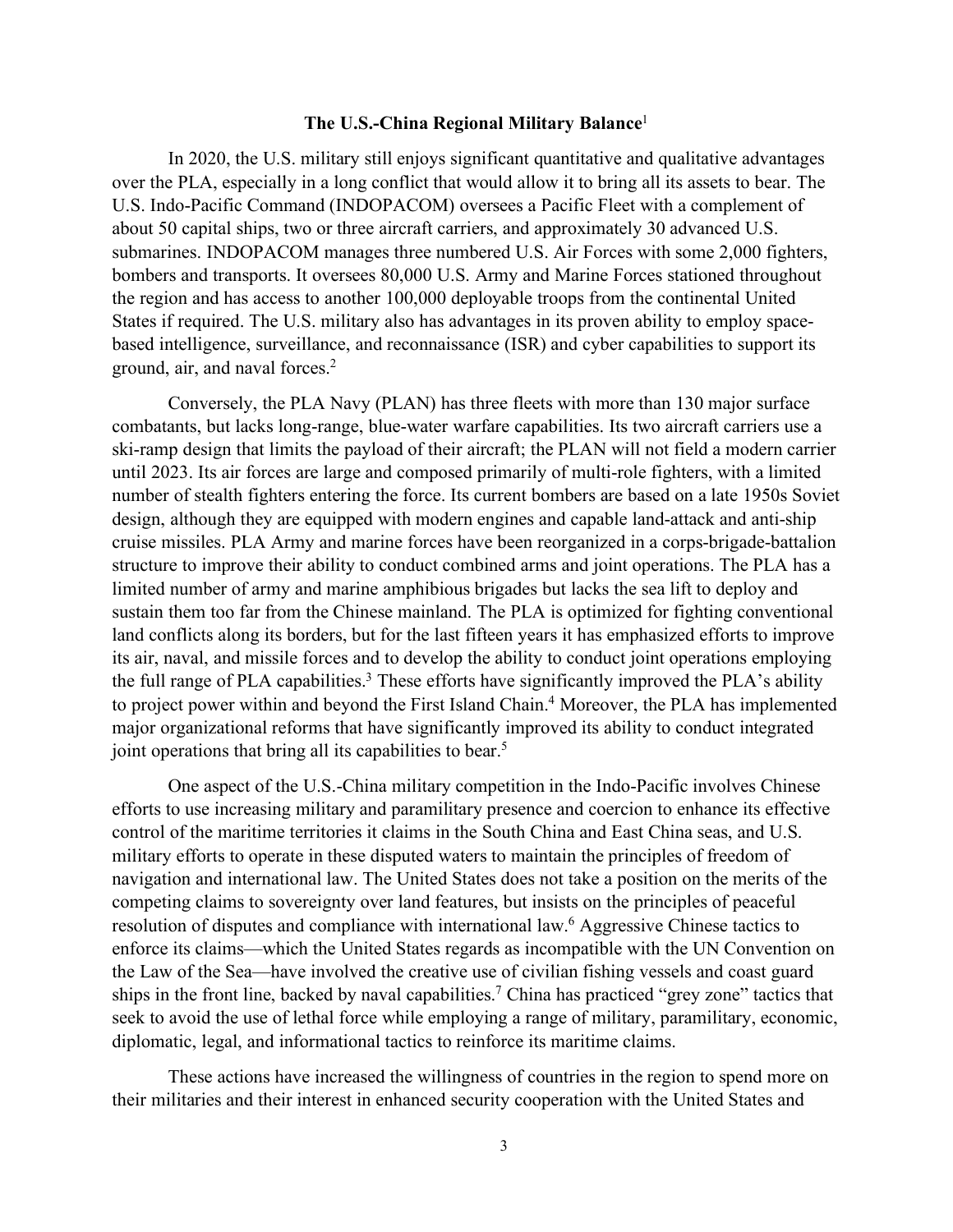other major powers. Absent U.S. intervention, China now has the military capability to seize and hold the disputed land features in the South China Sea, but this would be a bloody affair that would severely damage China's relations with claimant and non-claimant states alike and stimulate military balancing against China. To date, Beijing has judged the costs of a military solution to be too high. This low-level war of nerves on the high seas is likely to continue without a definitive resolution for some time to come.

U.S.-China strategic competition in the Indo-Pacific also has a conventional military aspect, where U.S. qualitative advantages in military hardware, ability to project power globally, and proven ability to conduct effective joint combat operations are partially offset by China's geographic advantages when operating from its own home territory, including the PLA's ability to use ground-based missiles and aircraft to project power over nearby air and maritime space. Since the mid-1990s, the paradigmatic PLA planning and modernization scenario has been an invasion of Taiwan in response to a formal declaration of independence, with the United States intervening on Taipei's behalf. This scenario would require air and sea lift capabilities to get a PLA invasion force onto the island, but the ranges required would be relatively limited since the island is less than 100 miles away.

The need to preserve a peaceful regional environment for economic development necessary for internal stability—is in tension with the desire to use China's newfound power to achieve nationalist territorial goals at the expense of China's neighbors. What China sees as defensive actions to "safeguard sovereignty and territorial integrity" are viewed by neighboring states as efforts to use intimidation and threats to advance Chinese territorial claims. Even those Asia-Pacific countries that do not have territorial disputes with Beijing are wary of how a powerful, unrestrained China might behave if not balanced by other countries, including outside powers such as the United States.

### **The Military Balance and Cross-Strait Relations**

Taiwan is the most difficult of these territorial issues because it relates directly to the nationalist credentials of the Chinese Communist Party (CCP), and because the CCP has defined unification with Taiwan as an element of the "great rejuvenation of the Chinese people" to be achieved by 2049, the centennial of the founding of the PRC. Beijing would strongly prefer to resolve the Taiwan issue peacefully but has refused to rule out the use of force, and is developing military capabilities to coerce Taiwan. The PLA views its ability to inflict large-scale damage on Taiwan as playing a critical role in deterring Taiwan independence, and also views military power as an important means of coercing a reluctant Taiwan into accepting unification. PLA coercive capabilities give Chinese leaders leverage in dealing with their Taiwan counterparts and underpin China's policy approaches toward Taiwan. In practice, the precise mix of persuasion, coercion, and united front tactics in China's policy varies depending on circumstances.

When Ma Ying-jeou was president of Taiwan from 2008 to 2016, his Kuomintang (KMT) party accepted the so-called "1992 Consensus," which it defined as "one China, separate interpretations." Under this political framework, the two sides signed a range of economic and administrative agreements strengthening cross-Strait ties, even as Ma resisted PRC pressure to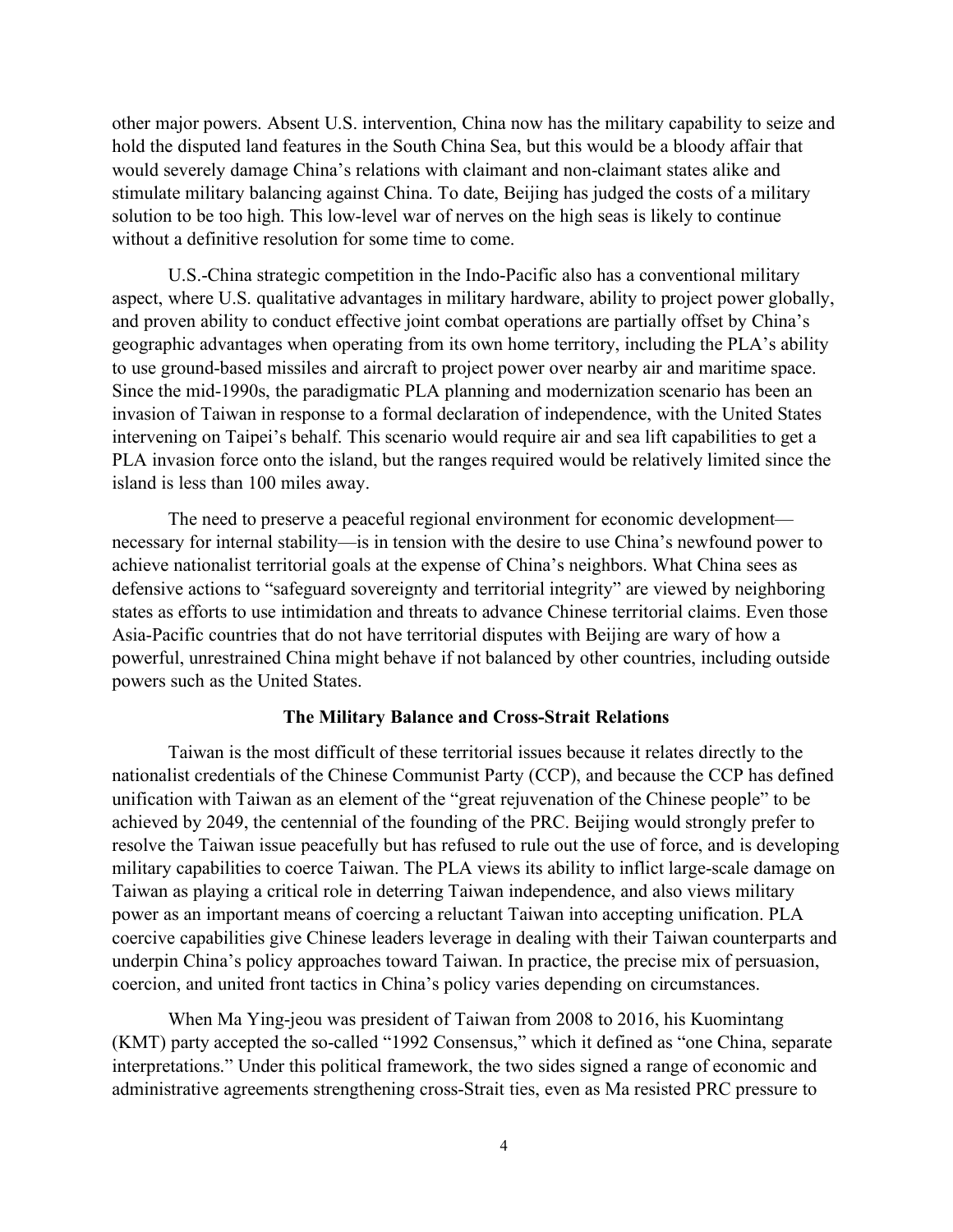engage in political talks. Democratic Progressive Party (DPP) candidate Tsai Ing-wen, who became president in May 2016, has refused to accept the "1992 Consensus" and its core connotation that Taiwan is part of China, a condition unacceptable to most of her nominally proindependence party. Beijing has responded with increased diplomatic and military pressure, including wooing away several countries that had formally recognized Taiwan, military exercises explicitly focused on Taiwan, and a series of air and naval deployments around the island. The opposition KMT had unexpected success in November 2018 local elections, but President Tsai was reelected in January 2020, and her party maintained a majority in the legislature. Tsai has refrained from provocative pro-independence actions, but China has refused to deal with her directly. China's increasing use of the PLA to pressure and intimidate Taiwan will undercut efforts to persuade Taiwan voters that unification under Beijing's unpopular "one country, two systems" formula is a desirable choice, especially given China's unilateral imposition of a draconian national security law on Hong Kong in response to pro-democracy protests.

The military balance between Taiwan and China has shifted over the decades. Taiwan has historically benefitted from the inherent defensive advantages provided by its island geography and a technological edge based on access to advanced U.S. weapons and training. However, PLA modernization has eroded Taiwan's technological advantage, and the PLA now maintains qualitative advantages across the spectrum of conflict. Taiwan's conventional force capabilities are outmatched by the PLA's size and advantages in personnel, weapon systems, and defense budgets. Table 1 compares Taiwan military forces with the PLA's Eastern and Southern Theater Commands (TCs) that would be most involved in a Taiwan scenario to establish a baseline of the conventional military challenge Taiwan faces.8

| <b>Capability</b>              | <b>PLA Eastern and Southern TCs</b> | <b>Taiwan</b>        |
|--------------------------------|-------------------------------------|----------------------|
| Ground Force Personnel         | 412,000                             | 88,000 (active duty) |
| Tanks                          | $*6,300$ across PLAA                | 800                  |
| <b>Artillery Pieces</b>        | *6,300 across PLAA                  | 1,100                |
| <b>Aircraft Carriers</b>       |                                     | 0                    |
| Surface Warfare                | 99                                  | 26                   |
| <b>Landing Ships</b>           | 51                                  | 14                   |
| Submarines                     | 38                                  | 2 (diesel attack)    |
| Coastal Patrol Boats (Missile) | 68                                  | 44                   |
| Fighter Aircraft               | 600 (*1500 across PLA)              | 400                  |
| <b>Bomber Aircraft</b>         | 250 (*450 across PLA)               | $\Omega$             |
| <b>Transport Aircraft</b>      | 20 (*400 across PLA)                | 30                   |
| Special Mission Aircraft       | 100                                 | 30                   |

**Table 1: Comparison of PLA and Taiwan Military Forces**

Source: *Military and Security Developments Involving the People's Republic of China 2020*

The PLA has developed several military options for Taiwan, including a blockade, coordinated missile and airstrikes, and plans for a full-fledged invasion of the island. However, even with the significant military advantages China has gained over Taiwan, decisive outcomes are not guaranteed.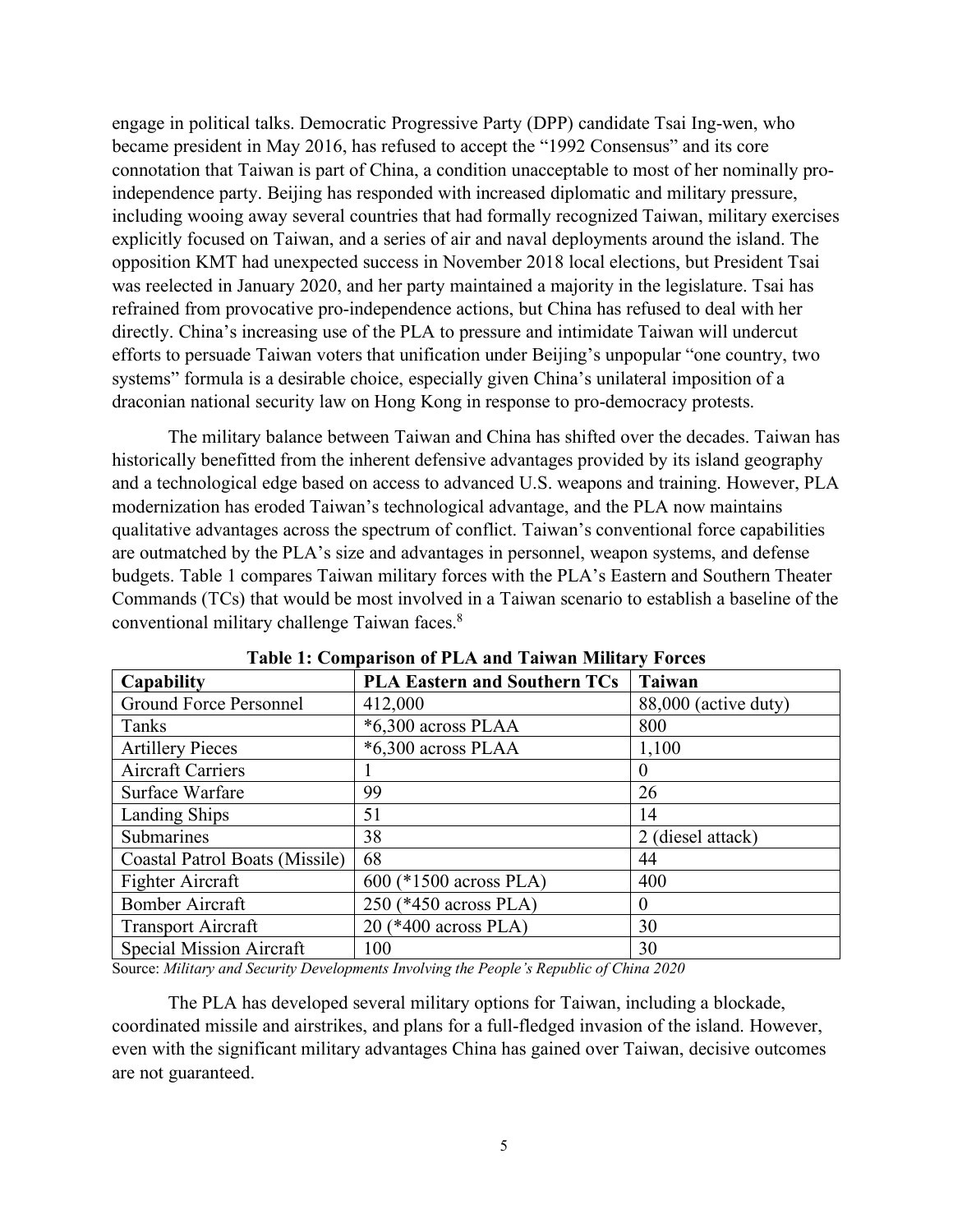An air and maritime blockade would involve the use of lethal military force, but the blockade could be tailored in scope and intensity.9 A combined-effects blockade would likely employ the entire suite of PLA capabilities, including electronic warfare, cyber warfare, and information operations. Chinese submarine warfare capabilities and the PLA's ability to launch anti-ship cruise missiles and ballistic missiles from a variety of platforms would greatly complicate Taiwan's defenses.10 Despite PLA military advantages, a blockade would disrupt commercial shipping in the region and generate significant international reactions. The extended duration of the blockade necessary to compel Taiwan into accepting Chinese terms would have substantive military, economic, and political costs and provide time for the international community to impose sanctions and for the U.S. military to deploy forces to intervene militarily. This option carries substantial costs and risks with uncertain prospects of actually compelling Taiwan to capitulate.

A second option entails an air and missile campaign that would employ PLA missile and air strikes to compel Taiwan to accept Chinese terms. The first phase would employ precision strikes to degrade Taiwan's air and missile defenses to achieve air superiority. A second phase of attacks would strike military and infrastructure targets to inflict punishment on Taiwan's leaders and population.<sup>11</sup> Such a campaign has high costs and risks for the same reasons listed above with the blockade. Taiwan also has its own offensive missile capabilities that it could use to mount limited strikes against the mainland. China has the military capabilities to inflict heavy punishment on Taiwan, but these attacks would generate significant international reaction. Moreover, the historical record indicates that strategic bombing campaigns tend to produce rallying effects rather than cause leaders and the public to surrender. Taiwan's 2021 Quadrennial Defense Review and 2019 National Defense Report spend considerable time addressing these realities and highlight the training, defense spending increases, and foreign military sales (FMS) acquisitions that would add significant risk and cost to this option for the PLA.12

The third option would involve an amphibious invasion, which might build upon prior blockade and strike campaigns. This option has the highest costs and risks, but offers the prospect of a decisive military victory. The PLA routinely exercises the military skills that would be employed in an amphibious invasion.<sup>13</sup> An invasion would require a massive mobilization of PLA forces, equipment, and logistics capabilities. The first phase would involve efforts to degrade Taiwan's air and naval defenses in preparation for an amphibious assault. The PLA would utilize precision ballistic and cruise missile strikes against Taiwan's air and missile defenses, precision long-range artillery, airstrikes with medium-range bombers and fighters, and anti-ship cruise missile and submarine attacks against Taiwan's naval assets. Taiwan would employ its air and missile defense and air force and naval assets to defend targets and contest PLA efforts to gain maritime and air superiority.<sup>14</sup> The PLA would then need to execute an amphibious assault to establish a beachhead on Taiwan and an airborne/air assault attack to try to seize an airfield and a port facility that could allow the PLA to use civilian transportation assets to provide air and sea lift. The PLA would then have to land sufficient ground combat forces to defeat Taiwan's ground forces and provide sufficient ammunition and other supplies to support them during combat operations.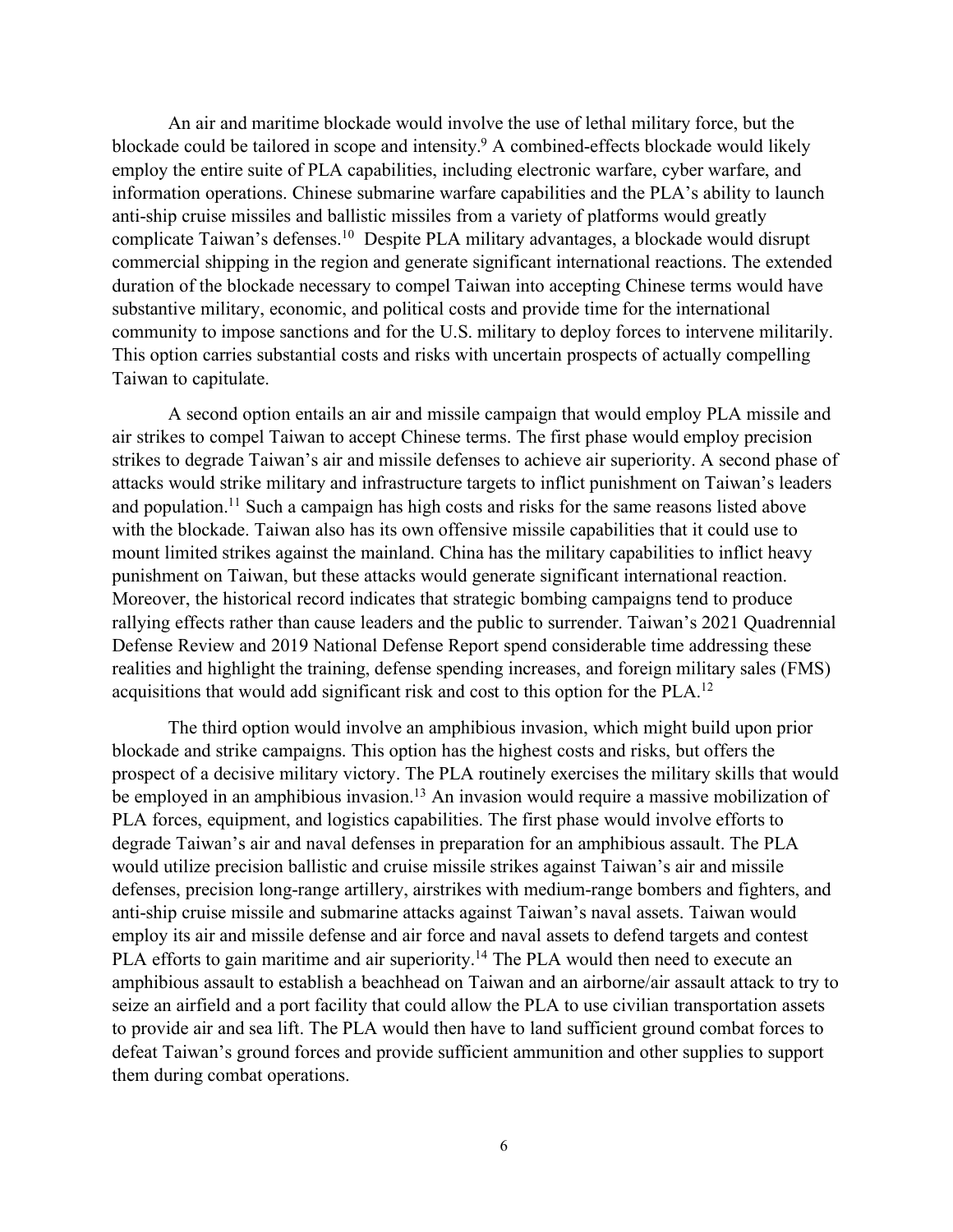Table 1 illustrates the significant air, ground, and naval disadvantages that Taiwan's military would face in an invasion. Quantitative advantages do not dictate battlefield outcomes, but the PLA numerical advantages suggest that Taiwan would be hard pressed to hold off a PLA invasion in the long run. Taiwan's Overall Defense Concept seeks to use asymmetric capabilities to pose significant obstacles to invading PLA amphibious forces. This includes investments in rapid mine deployments and mobile missile platforms that would target invading forces and complement Taiwan's geographic advantages.<sup>15</sup> The concept also includes investments to make Taiwan's forces more survivable and effective in preventing a post-landing breakout. Taiwan's military is technologically advanced, well-trained and equipped, and equally focused on this scenario. The PLA is likely to face significant losses in mounting an invasion. Moreover, even if China is able to defeat the Taiwan military, the wars in Afghanistan and Iraq illustrate the potential for insurgents backed by a supportive population to impose continuing losses against an occupying army. The costs and risks of an invasion are thus extremely high for Chinese political leaders. Even if the PLA is successful militarily, "unification" might turn out to mean indefinite occupation of a hostile population, which would create new political problems for leaders in Beijing. China would also have to contend with political and economic sanctions from the international community and the likelihood of U.S. military intervention to support Taiwan.

#### **The U.S. Factor in Cross-Strait Security**

The United States does not have a formal security commitment to Taiwan, but the 1979 Taiwan Relations Act (TRA) requires making defensive arms available to Taiwan and states that U.S. policy is to retain the capability to resist the use of force or coercion to undermine Taiwan's security.<sup>16</sup> U.S. military concerns about a potential conflict with China over Taiwan are partly based on the fact that China would enjoy "home-field advantage" in operating from its own territory while the United States would have to deploy forces from distant locations and operate from a limited number of regional bases and ports or from aircraft carriers that are vulnerable to Chinese attack.17 This raises the possibility that China might initiate a conflict and hope to win a quick victory before the United States can fully deploy its forces to the theater, thereby presenting the United States with a hard-to-reverse *fait accompli*.

The PLA has invested in an array of "anti-access/area denial" (A2/AD) capabilities intended to raise the costs and risks for U.S. forces operating near China, with the goal of deterring or delaying U.S. intervention. These include advanced diesel submarines (which could attack U.S. naval forces deploying into the Western Pacific), surface-to-air missiles such as the Russian S-300 which could target U.S. fighters and bombers, anti-ship cruise missiles and antiship ballistic missiles optimized to attack U.S. aircraft carrier battle groups. China has invested in a range of accurate conventional missiles that can target the bases and ports the U.S. military would use in a conflict. China has also sought to exploit U.S. military dependence on space systems by developing a range of anti-satellite (ASAT) capabilities that could degrade, interfere with, or directly attack U.S. satellites and their associated ground stations. It has invested in cyber capabilities to collect intelligence and to degrade the U.S. military's ability to employ computer networks in a crisis or conflict. In a conflict, the PLA would attempt to use multi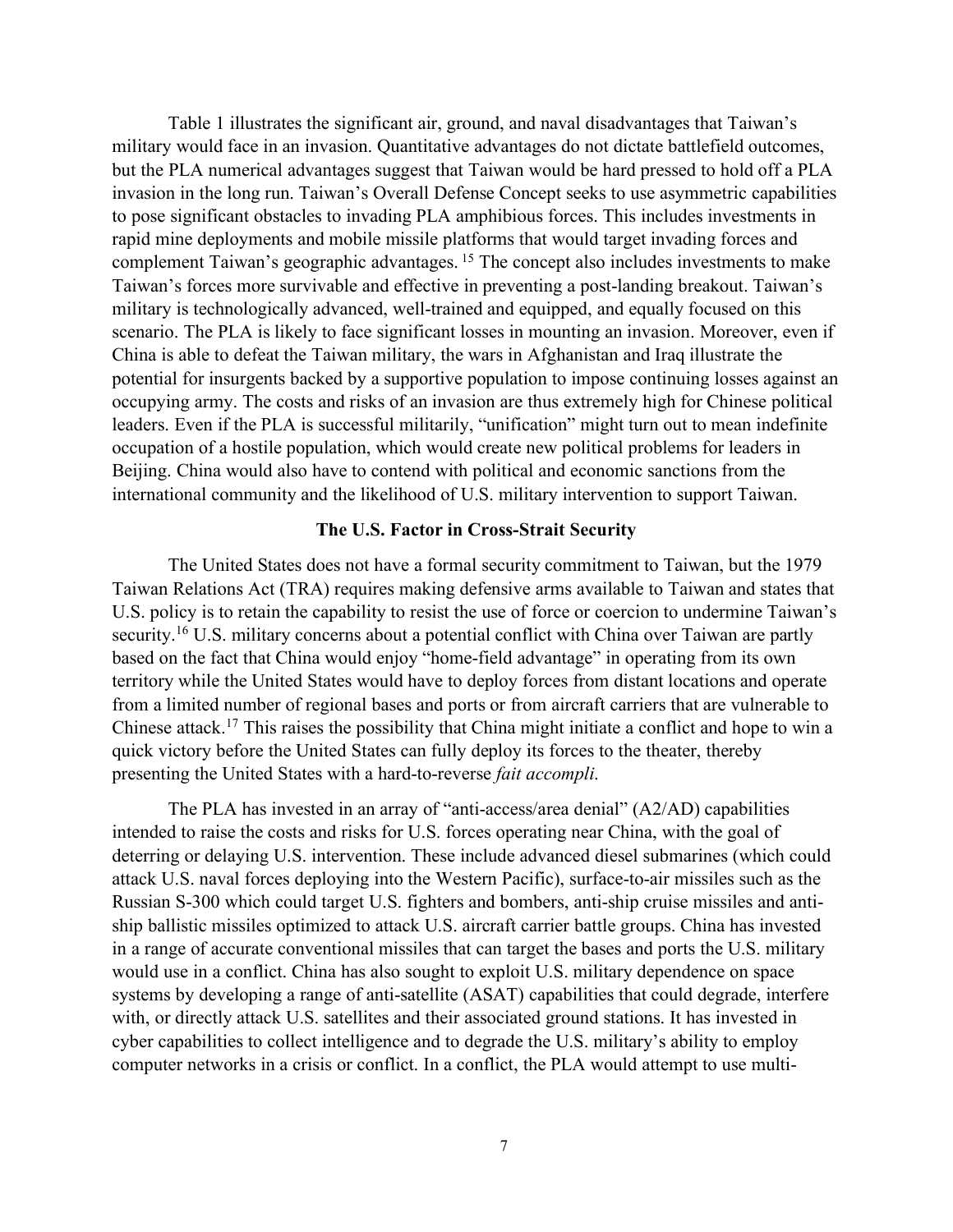domain attacks to paralyze U.S. intelligence, communications, and command and control systems and force individual units to fight in isolation, at a huge disadvantage.<sup>18</sup>

The implications for the U.S. ability to defend Taiwan are significant. While China is not close to catching up to the U.S. military in terms of aggregate military capabilities (quality and quantity), it does not need parity to frustrate U.S. intervention in a short conflict on its immediate periphery. The RAND Corporation's 2015 evaluation of U.S.-China military force capability trends found that the United States had "major advantages" in 7 of 10 critical capability areas in a Taiwan scenario in 1996, but that by 2017 the U.S. would have clear "advantages" in only three categories, and the PLA would enjoy advantages in two: its ability to attack U.S. airbases and carriers. China's advances in ballistic missiles, cruise missiles and modern diesel attack submarines now give it advantages it did not have during the Taiwan standoff in 1996.<sup>19</sup> The U.S. Air Force ended its sixteen year forward bomber presence on Guam in late April 2020 in recognition of China's enhanced missile capabilities, especially its DF-26 "Guam killer".20

The Department of Defense is increasingly focused on how to adapt U.S. weapons and operating concepts to fight the PLA within an anti-access/area denial environment, including forward deployment of forces and supplies to overcome the "tyranny of distance." Parts of this thinking are evident in the 2018 National Defense Strategy and the joint concept of "globally integrated operations" that seeks to leverage information and U.S. global capabilities to achieve decisive strategic effects.

At the request of Congress, Indo-Pacific Command commander Adm. Philip Davidson has developed a six-year, \$20 billion investment program for the U.S. military to "regain the advantage" over China in the Indo-Pacific, and Congress appears likely to fund his request.<sup>21</sup> The U.S. services all have active efforts underway to adapt their systems and doctrine to meet A2/AD threats, with a clear focus on China. For the U.S. Navy, this involves efforts to disrupt the "kill chain" necessary for Chinese missiles to locate and target U.S. carriers and to develop the ability to operate and reload ship armaments from a diverse set of non-traditional port facilities. For the U.S. Air Force, this involves efforts to develop both stand-off and penetrating platforms<sup>22</sup> and to improve the service's ability to conduct expeditionary, distributed operations from austere airfields with reduced logistics and maintenance requirements, which the service calls Agile Combat Employment. <sup>23</sup> The U.S. Army has created new "multi-domain task forces" which combine artillery and precision strike capabilities with a range of cyber, electronic warfare, space, and intelligence capabilities to operate within and degrade an adversary's A2/AD capabilities. The initial pilot program was conducted under U.S. Army Pacific and the first operational task force has been established at Joint Base Lewis-McChord, which is aligned to the Indo-Pacific theater.24 The U.S. Marine Corps has made a major shift in its force modernization over the next decade to improve its ability to conduct expeditionary operations in contested environments, with a clear focus on China.<sup>25</sup>

U.S. military operators, strategists, and force developers are now heavily focused on how to defeat the PLA in a conflict over Taiwan or elsewhere in the Indo-Pacific, just as Chinese operators, theorists, and force developers have been focused on the U.S. military for the past 25 years. There are no real-world examples of two advanced militaries fighting each other with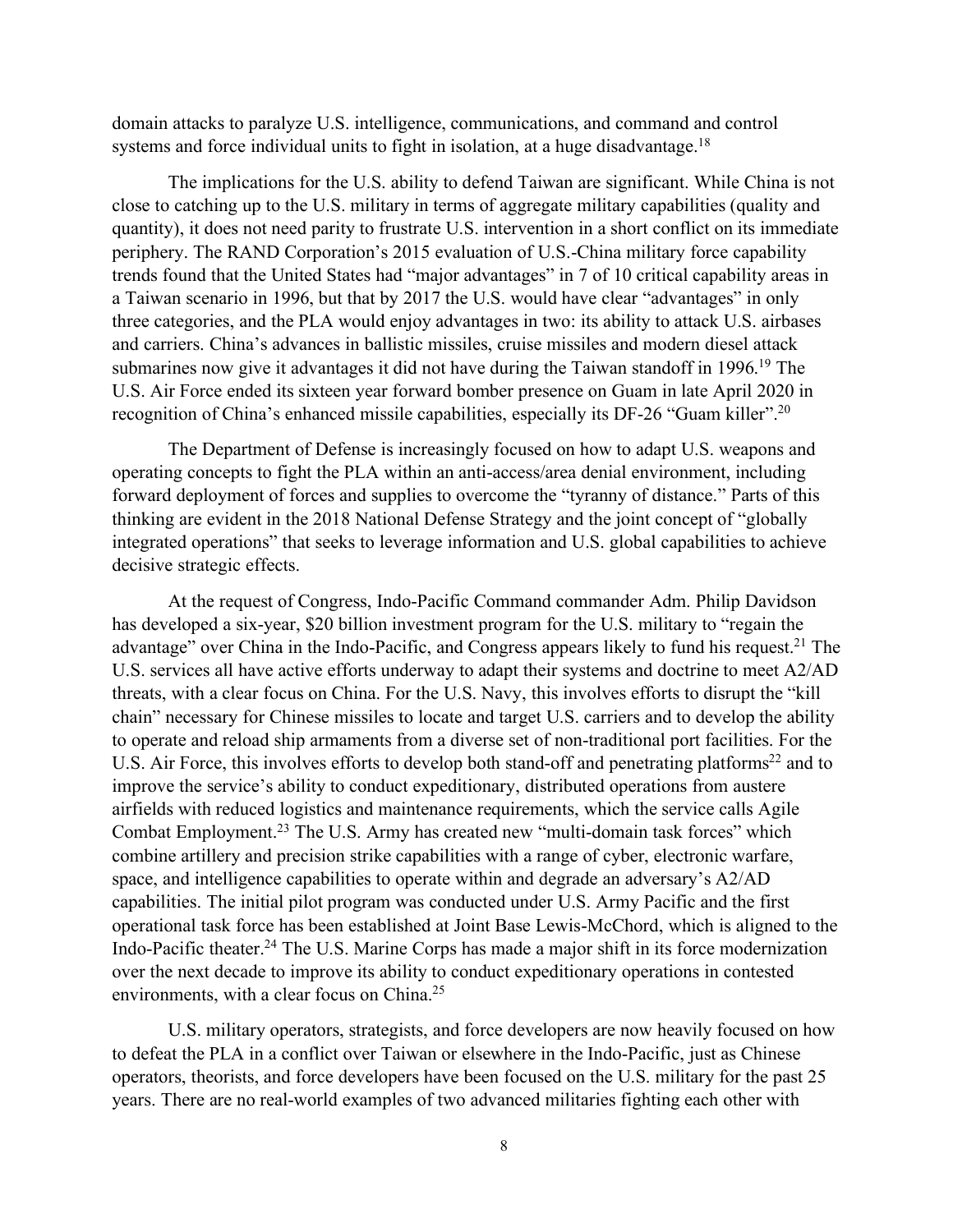advanced conventional capabilities and the full array of modern cyber, space, counter-space, and hypersonic weapons.<sup>26</sup> No one can predict the outcome with certainty, but both sides would likely suffer significant losses in a major conflict. Moreover, fighting might not be contained to the local theater, a war could turn out to be a protracted struggle for regional dominance, and there is always the risk that the losing side might escalate to the nuclear level.<sup>27</sup> For these reasons, Chinese leaders would think carefully before using force against Taiwan that might turn into a full-scale U.S.-China war.

# **Into the Grey Zone?**

The preceding analysis illustrates that it is not straightforward for the PLA to convert its growing military power advantage into the political outcome it seeks with Taiwan. All the military options for employing force have significant costs and risks, whether measured in expected operational losses or in international reactions. Grey zone operations and pressure potentially allow the CCP to exploit Taiwan's vulnerabilities while staying below the threshold of lethal force. Unlike direct military actions, grey zone operations facilitate incremental pressure on Taiwan's behavior and do not incur the high costs and risks of overt warfare. While Taiwan's efforts and investments to increase deterrence of a PRC invasion have increased the costs and risks for traditional military options, China is finding exploitable operating space elsewhere.

China is applying increasing military pressure on Taiwan in this grey zone space. Recent examples of PLA pressure include incursions into Taiwan's air defense identification zone (ADIZ) in response to politically objectionable events, circumnavigation flights by strategic bombers and intelligence, surveillance, and reconnaissance (ISR) platforms, and ballistic missile and amphibious exercises designed to impart psychological effects.<sup>28</sup> Each of these measures are calculated to provoke a specific reaction from Taiwan or designed to create effects beyond their immediate military utility in collecting intelligence, building proficiency, and familiarizing the PLA with the operating area. These actions are assertive in nature (and aggressive in their intent toward Taiwan) but individual actions don't usually cross the threshold into overt military aggression. If they do, they quickly recede below the threshold, as when multiple PLAAF fighters and bombers crossed the median line of the Taiwan Strait several times in late September but left before entering Taiwan airspace. <sup>29</sup> These activities are sometimes accompanied by publicity that ties PLA military actions to U.S. or Taiwan actions.<sup>30</sup>

China can incrementally increase the frequency of these actions to normalize them without eliciting significant military or political pushback. It also has the option of employing limited lethal force to impose higher costs on Taiwan, for example by seizing Pratas or some of the Penghu islands. As with militarization of the South China Sea in the past decade and the establishment of the East China Sea Air Defense Identification Zone (ADIZ) in 2013, China's actions can change the status quo in its favor. For Taiwan, the increased frequency of these activities has the potential to wear out military forces and consume resources and attention. Taiwan does not publicly release complete information on Chinese military incursions, but if Japan serves as any example these increased activities are becoming the new status quo. In Fiscal Year 2019, Japan scrambled fighters to challenge and intercept PLA aircraft 675 times. This figure is more than double the total number of intercepts across the entire previous decade and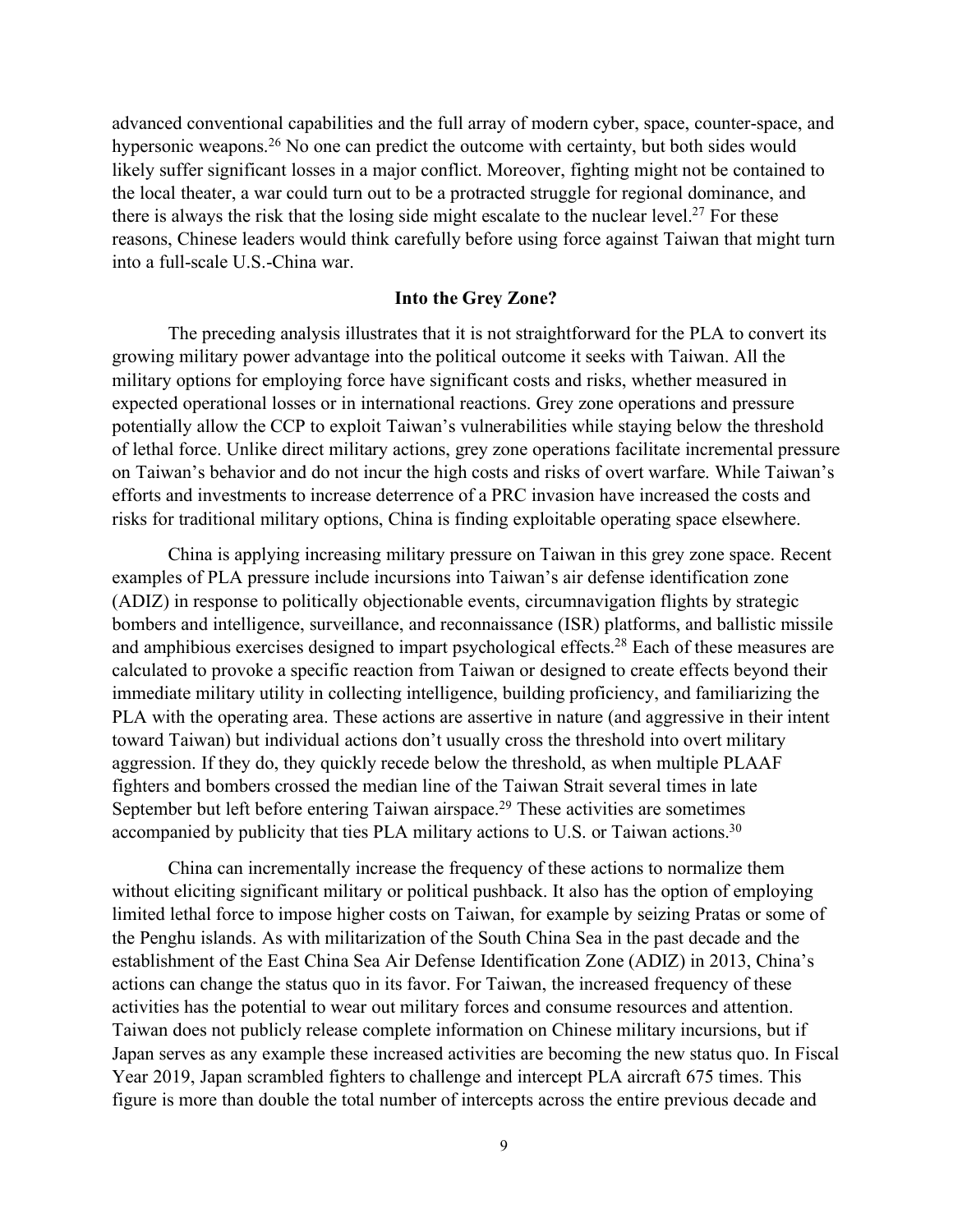reflects a sustained trend.31 Each intercept involves logistics, fuel consumption, wear and tear on the aircraft, and risks to aircrew, all of which compound over time. Responses to grey zone challenges require attention and resources that exert a tax on Japanese conventional force capabilities; Taiwan's military likely feels similar pressure. Taiwan must adapt to confront PLA pressure in the grey zone operations, but cannot neglect the military investments in asymmetric capabilities needed to deter a Chinese invasion. Limited defense budgets put these missions in competition with each other, which poses a significant challenge to Taiwan's civilian and military leaders.

While the cost and risk calculus of conventional military options has driven PLA actions towards the grey zone, it is not clear if these activities will achieve China's desired outcome. Chinese grey zones activities impose costs on Taiwan, but they also demonstrate a hostile attitude that may stimulate resistance rather than compliance.

## **Conclusion**

China's decades of effort in building its military have paid off in the form of a much more capable PLA.<sup>32</sup> China has shifted the military balance of power in the Indo-Pacific in a more favorable direction, and its investments in A2/AD capabilities have raised the costs and risks for U.S. military forces operating near the Chinese mainland.33 PLA modernization has had an even bigger impact on the cross-Strait military balance, where China has overcome the Taiwan military's historical qualitative advantage and built capable forces that provide Chinese leaders with new military options, including credible threats of blockade, air and missile strikes, and amphibious invasion.

The question is whether Beijing can translate this more favorable balance into its desired political outcomes. The costs and risks of efforts to achieve unification by force are high; a Chinese leader would be rolling the dice and putting his or her personal political survival at risk. U.S. military intervention would produce a major military conflict that would likely involve heavy loss of life on all sides and a significant risk of escalation into an all-out war, potentially at the nuclear level. While grey-zone tactics are effective in producing pressure and imposing costs on target countries, they do not necessarily translate into decisive outcomes while staying below the threshold of lethal force. Countries and people will not give up their freedom or their territory without a fight.

The United States is increasing investment in new forces, technologies, and concepts of operation that can help it regain a clear military edge against China. Taiwan has a workable defense concept, but needs to increase the resources devoted to its military to deter an invasion and respond to PLA grey zone challenges.<sup>34</sup> These efforts will not restore the qualitative edge the Taiwan military once enjoyed or bring back the days of unquestioned U.S. military dominance in Asia. However, they can raise the costs and risks of aggressive Chinese military actions and thereby help maintain peace in the Taiwan Strait and the Indo-Pacific.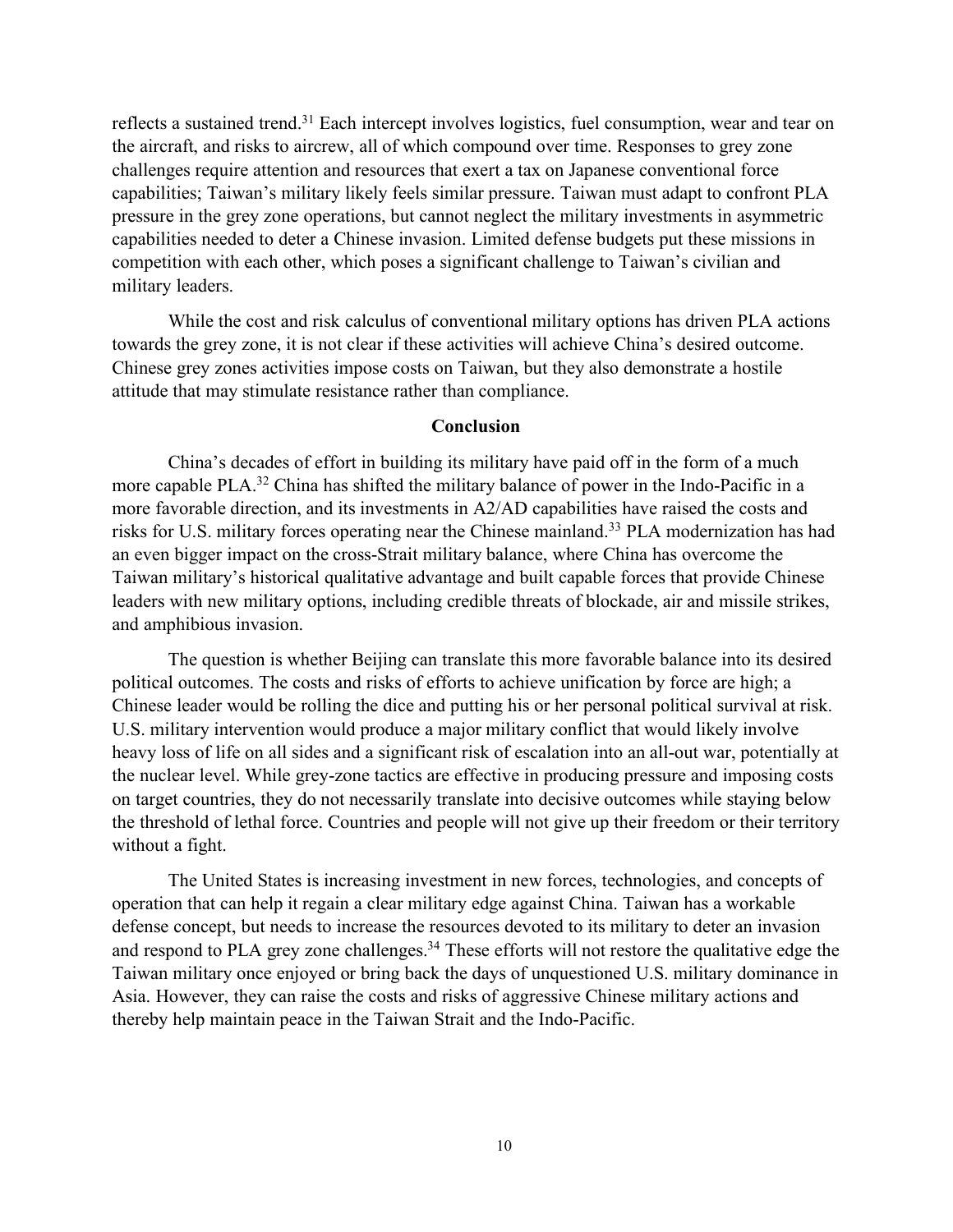# **ENDNOTES**

<sup>2</sup> These numbers are extracted from, "Asian-Pacific Military Strength (2020)," Global Firepower, accessed on April 23, 2020, https://www.globalfirepower.com/countries-listing-asia-pacific.asp; and, "Asia: Assessing the Global Operating Environment, Military Strength," *Heritage Foundation*, October 30, 2019,

https://www.heritage.org/military-strength/assessing-the-global-operating-environment/asia. USINDOPACOM claims more robust numbers on its public-facing information sites, contending that it has five carrier groups, two hundred ships, and more than 300,000 military personnel. These numbers over-count actual in-theater assets by claiming all the U.S. military assets that could be deployed. See, "About USINDOPACOM," United States Indo-Pacific Command, accessed on April 24, 2020, https://www.pacom.mil/About-USINDOPACOM/.

<sup>3</sup> See Joel Wuthnow and Phillip C. Saunders, *Chinese Military Reforms in the Age of Xi Jinping: Drivers, Challenges, and Implications*, China Strategic Perspectives 10 (Washington, DC: National Defense University Press, March 2017) and Defense Intelligence Agency, *China Military Power: Modernizing a Force to Fight and Win* (Washington, DC: Defense Intelligence Agency, 2019).

<sup>4</sup> While the notion of "island chains" is a construct that the Chinese military borrowed from American World War II military and diplomatic talk, and there is no authoritative Chinese military definition of each of the chains, most Chinese sources include Taiwan, Japan/the Ryukyu Islands and the Philippine Islands as being in the First Island Chain, and all include the Northern Mariana Islands in the Second Island Chain. See Andrew S. Erikson and Joel Wuthnow, "Barriers, Springboards and Benchmarks: China Conceptualizes the Pacific 'Island Chains'," *China* 

 $\sqrt[5]{\}$  See Wuthnow and Saunders, *Chinese Military Reform in the Age of Xi Jinping*.

<sup>6</sup> The United States recognizes Japanese administrative control over the Diaoyu/Senakaku islands, and therefore regards them as covered under the U.S.-Japan security treaty but does not take a position on the underlying sovereignty dispute.

<sup>7</sup> See Lyle J. Goldstein, *Five Dragons Stirring Up the Sea: Challenge and Opportunity in China's Improving Maritime Enforcement Capabilities* (Newport: U.S. Naval War College China Maritime Studies Institute No. 5, April 2010).

<sup>8</sup> Office of the Secretary of Defense, *Annual Report to Congress: Military and Security Developments Involving the People's Republic of China 2020* (Washington, D.C: Department of Defense, 2020), 164-166,

https://media.defense.gov/2020/Sep/01/2002488689/-1/-1/1/2020-DOD-CHINA-MILITARY-POWER-REPORT-FINAL.PDF (accessed Sep 15, 2020).

<sup>9</sup> Ibid, 113.

 $\overline{a}$ 

<sup>10</sup> South China Morning Post. "China Fires 'Aircraft-Carrier Killer' Missile in 'Warning to US,'" August 26, 2020. https://www.scmp.com/news/china/military/article/3098972/chinese-military-launches-two-missiles-south-chinasea-warning.

<sup>11</sup> U.S. Department of Defense, *Military and Security Developments 2020*, 113.

<sup>12</sup> Taiwan Ministry of National Defense, *2021 Quadrennial Defense Review*,

https://www.ustaiwandefense.com/tdnswp/wp-content/uploads/2021/03/2021-Taiwan-Quadrennial-Defense-Review-QDR.pdf and Taiwan Ministry of National Defense, *2019 Taiwan National Defense Report*,

https://www.ustaiwandefense.com/tdnswp/wp-content/uploads/2020/02/Taiwan-National-Defense-Report-2019.pdf.. <sup>13</sup> U.S. Department of Defense, *Military and Security Developments 2020*, 114.

<sup>14</sup> Ibid. 120.

<sup>15</sup> Andrew Thompson, "Hope on the Horizon: Taiwan's Radical New Defense Concept," War on the Rocks, October 2, 2018. https://warontherocks.com/2018/10/hope-on-the-horizon-taiwans-radical-new-defense-concept/.

<sup>16</sup> For a concise overview of U.S. policy, see Richard C. Bush, "A One-China policy primer," *Brookings Institution*, March, 2017, https://www.brookings.edu/research/a-one-china-policy-primer/.<br><sup>17</sup> For an influential assessment of how much ground the Chinese military has made up relative to the United States,

see Eric Heginbotham, Michael Nixon, Forrest E. Morgan, Jacob L. Heim, Jeff Hagen, Sheng Tao Li, Jeffrey Engstrom, Martin C. Libicki, Paul DeLuca, David A. Shlapak, David R. Frelinger, Burgess Laird, Kyle Brady, Lyle J. Morris, *The U.S.-China Military Scorecard Forces, Geography, and the Evolving Balance of Power, 1996–2017* (Santa Monica, CA: RAND Corporation, 2015), https://www.rand.org/pubs/research\_reports/RR392.html.

<sup>1</sup> This section draws upon Thomas F. Lynch III, James J. Przystup, and Phillip C. Saunders, "The Indo-Pacific Competitive Space: China's Vision, The Post-World War II American Order and Implications," in Thomas F. Lynch III, ed., *Strategic Assessment 2020: Into a New Era of Great Power Competition* (Washington, DC: NDU Press, 2020), https://ndupress.ndu.edu/Publications/Books/Strategic-Assessments-2020/.